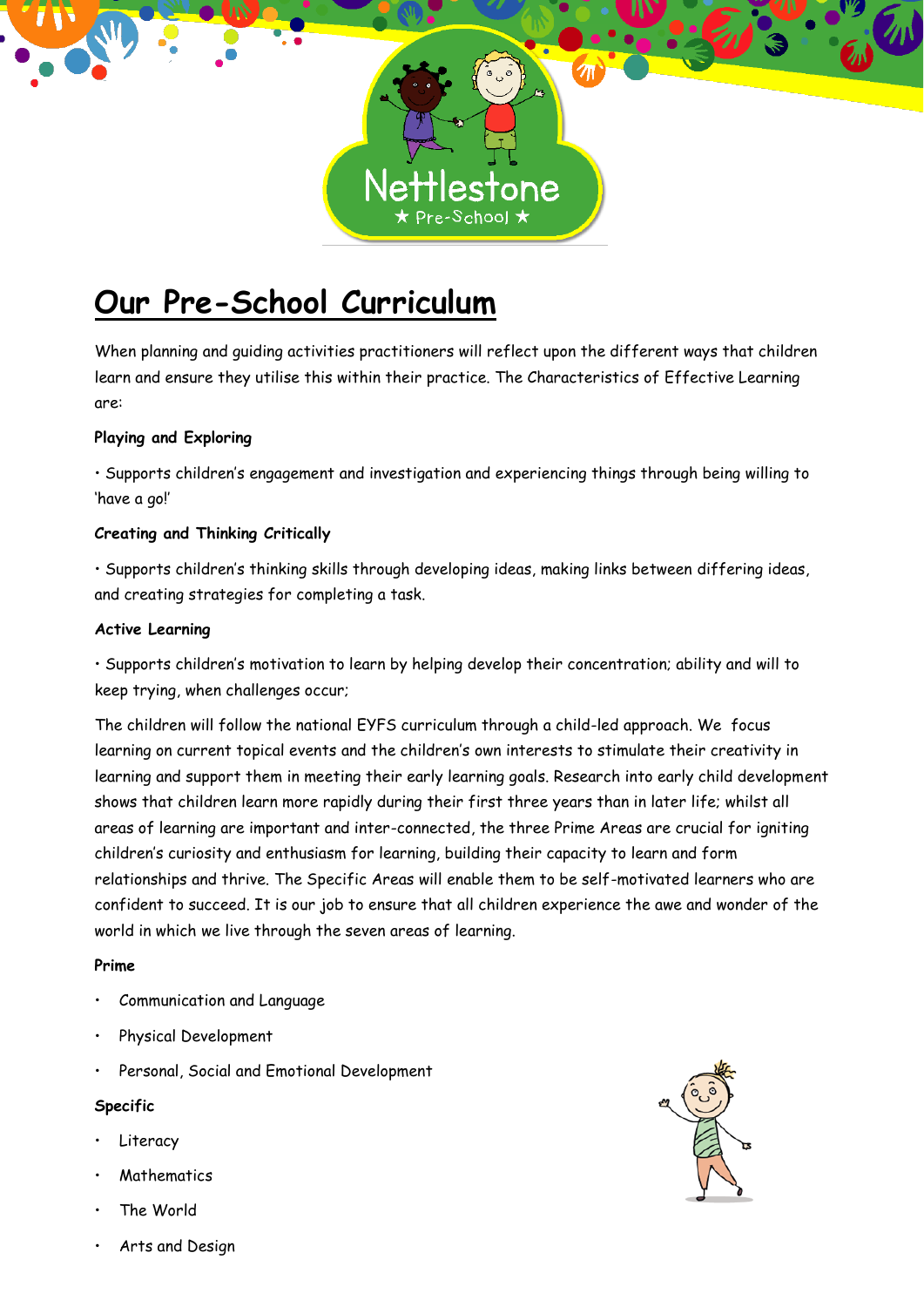#### **Communication and Language**

Children are be provided with the opportunity to experience a language rich environment; develop confidence in expressing their wants, needs and feelings and being able to speak and listen in a variety of contexts.

#### **Physical Development:**

We provide opportunities for children to be active and to develop their coordination, control and movement both on a large and small scale. This includes a range of mark making activities and tools that will support the development of hand-eye coordination and fine motor skills. Our children are encouraged to start to become independent within their personal care, to include washing and drying hands and putting on their own coats. The children will also learn what helps to keep their bodies clean and healthy including their oral health.

#### **Personal, Social and Emotional Development**

Opportunities are provided for children to develop a strong, positive sense of themselves, and of others; form strong attachments and relationships and respect for others. The children are supported in developing their social skills and learn how to manage their own feelings and keep themselves and others safe. This is promoted through using activities such as drama, role-play, puppets, masks and story sacks.

#### **Literacy:**

In Early Years we promote the enjoyment of sharing a variety of books including stories, rhymes and jingles. We concentrate on developing the pre-reading and writing skills that children need before learning to read and write. Children's writing develops through several stages before they are ready and able to form letters that are recognisable. The children are developing their gross motor skills daily in a variety of ways through their play. This often involves activities where they are pulling pushing hanging rolling crawling jumping hopping and skipping. This happens throughout the day whilst the children are exploring enhanced provisional opportunities to develop and promote the gross motor skills. Mark making and handwriting is modelled in lots of different play situations to encourage the children to independently make marks to represent their writing. This is modelled by the adults throughout the day in various child led contexts. EYFS children are exposed to lots of different forms of writing and have varied opportunities for purposeful mark making throughout the day. This is closely linked to the Prime Areas of learning particularly Communication and Language and Physical Development.

## **Mathematics**

We provide opportunities to develop and improve counting skills; understanding and using numbers; calculating simple addition and subtraction problems and to describe shapes, space and measures.

#### **The World**

We support children in making sense of the world around them and their community by providing opportunities to explore, observe and find out about people, places, cultures and traditions as well as technology in the environment.

#### **Expressive Arts and Design**

The children are encouraged to explore and play with a wide range of media and materials, as well as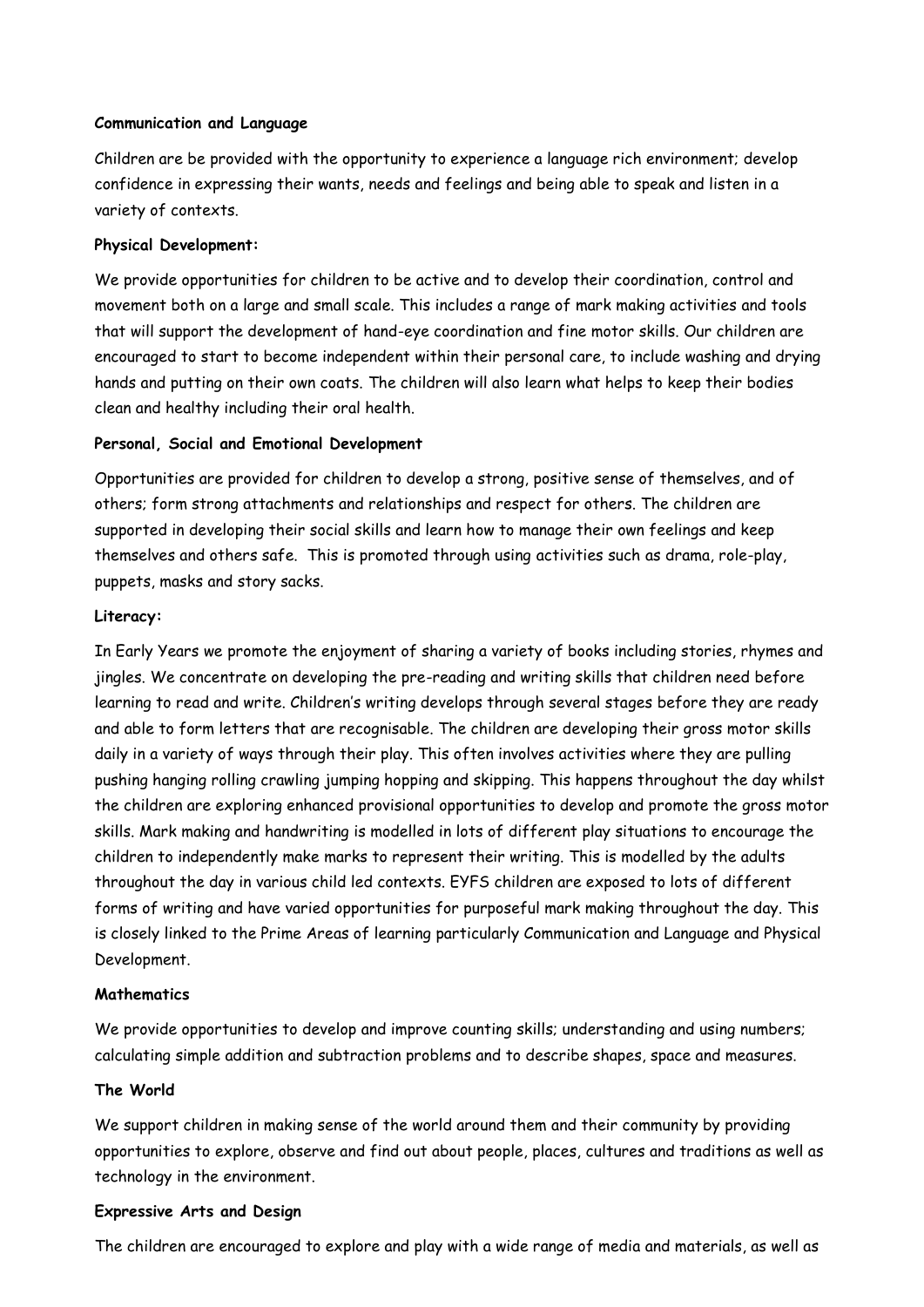encouraging the sharing of thoughts, ideas and feelings through a variety of activities in art, music, movement, dance, role-play and design and technology.

## **Helping your child at home**

The EYFS emphasises that parents are a child's primary educator and therefore encourages parents to contribute to all aspects of their child's learning.

• All the fun activities that you do with your child at home are important in supporting their learning and development and have a really long lasting effect on your child's learning as they progress through school. Even when your child is very young and is not yet able to talk, talking to them helps them to learn and understand new words and ideas. If you make the time every day to do some of the following things with your child, it will make a real difference to your child's confidence as a young learner:



• Listen to your child and respond appropriately to encourage language development

- Read to your child on a daily basis in a relaxed environment.
- Spend time in the outdoors with your child, such as local parks and nature areas.

• Involve your child in everyday activities such as cooking, cleaning and shopping.

• Encourage your child to be independent, for example by taking off and putting on their own coat.